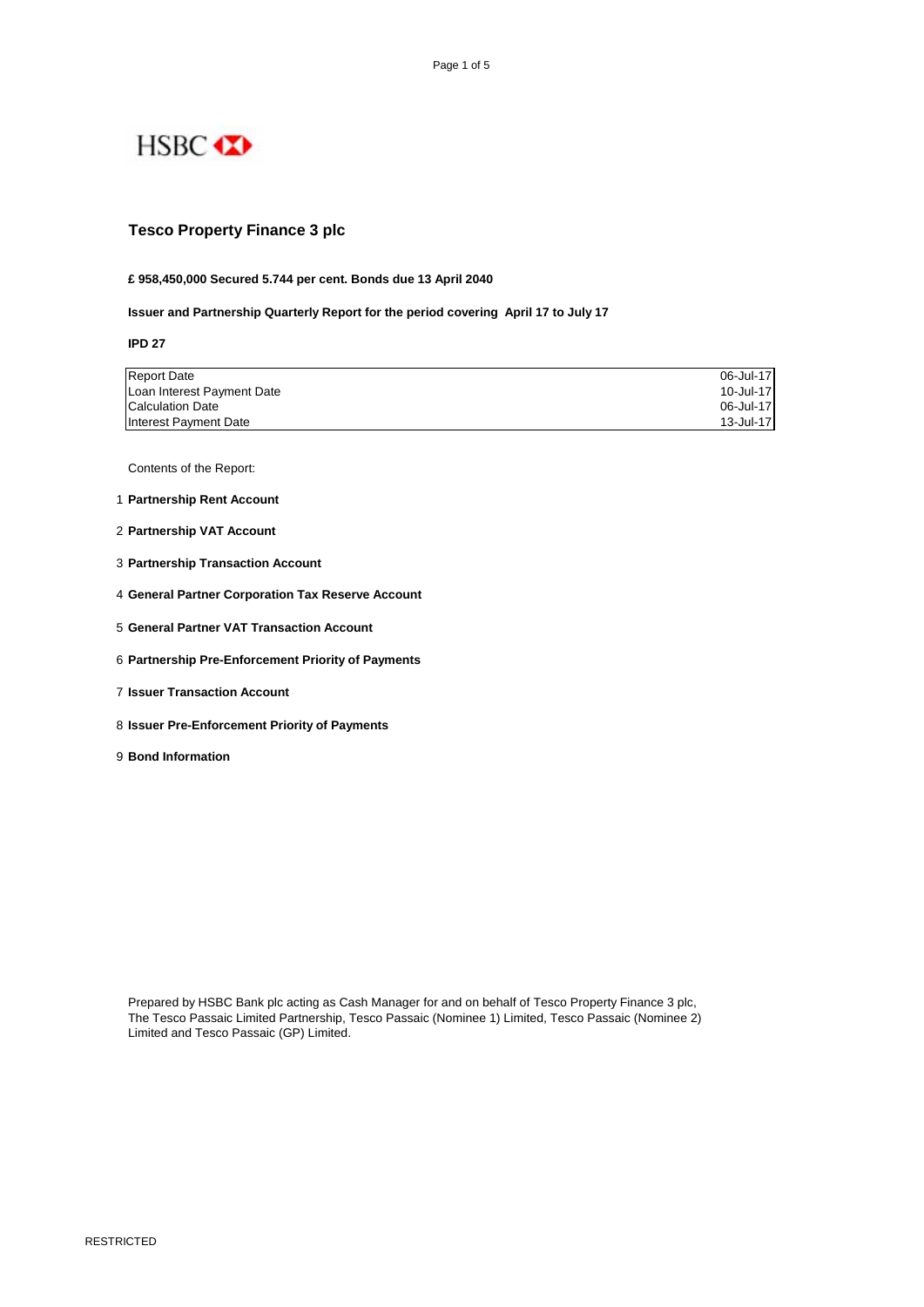**1. Partnership Rent Account** 

|             | Opening Balance                    | 5,000.00 CR      |  |
|-------------|------------------------------------|------------------|--|
| <b>DATE</b> | <b>ENTRY DETAILS</b>               | AMOUNT (£) CR/DR |  |
| 17-May-17   | <b>Tesco Store</b>                 | 20,486.44 CR     |  |
| 22-Jun-17   | Tesco Store                        | 14,844,958.63 CR |  |
| 10-Jul-17   | To Partnership Transaction Account | 14,865,445.07 DR |  |
|             |                                    |                  |  |
|             | <b>Closing Balance</b>             | 5,000.00 CR      |  |
|             |                                    |                  |  |

# **2. Partnership VAT Account**

|             | Opening Balance        | 3,186,399.03 CR  |  |
|-------------|------------------------|------------------|--|
| <b>DATE</b> | <b>ENTRY DETAILS</b>   | AMOUNT (£) CR/DR |  |
|             |                        |                  |  |
| 27-Apr-17   | <b>VAT Payment</b>     | 2,873,017.15 DR  |  |
| 01-Jun-17   | <b>VAT Funding</b>     | 4,097.28 CR      |  |
| 22-Jun-17   | <b>VAT Funding</b>     | 2,968,991.73 CR  |  |
| 29-Jun-17   | <b>VAT Payment</b>     | 4,097.29 DR      |  |
|             |                        |                  |  |
|             | <b>Closing Balance</b> | 3,282,373.60 CR  |  |
|             |                        |                  |  |

#### **3. Partnership Transaction Account**

|             | <b>Opening Balance</b>   | 500,000.00 CR    |  |
|-------------|--------------------------|------------------|--|
| <b>DATE</b> | <b>ENTRY DETAILS</b>     | AMOUNT (£) CR/DR |  |
|             |                          |                  |  |
| 10-Jul-17   | Transfer from Rent       | 14,865,445.07 CR |  |
| 10-Jul-17   | <b>Trustee Fee</b>       | 1,500.00 DR      |  |
| 10-Jul-17   | <b>Ongoing Fee</b>       | 46,393.20 DR     |  |
| 10-Jul-17   | <b>Expenses</b>          | 40,644.93 DR     |  |
| 10-Jul-17   | Partnership Swap payment | 100,569.80 DR    |  |
| 10-Jul-17   | <b>Partnership Debt</b>  | 14,456,591.65 DR |  |
| 10-Jul-17   | Spenhill                 | 219,745.49 DR    |  |
|             |                          |                  |  |
|             |                          |                  |  |
|             | <b>Closing Balance</b>   | 500,000.00 CR    |  |
|             |                          |                  |  |

# **4. General Partner Corporation Tax Reserve Account**

|             | Opening Balance        |                  | CR |
|-------------|------------------------|------------------|----|
| <b>DATE</b> | <b>ENTRY DETAILS</b>   | AMOUNT (£) CR/DR |    |
|             |                        |                  |    |
|             | <b>Closing Balance</b> | ۰                | CR |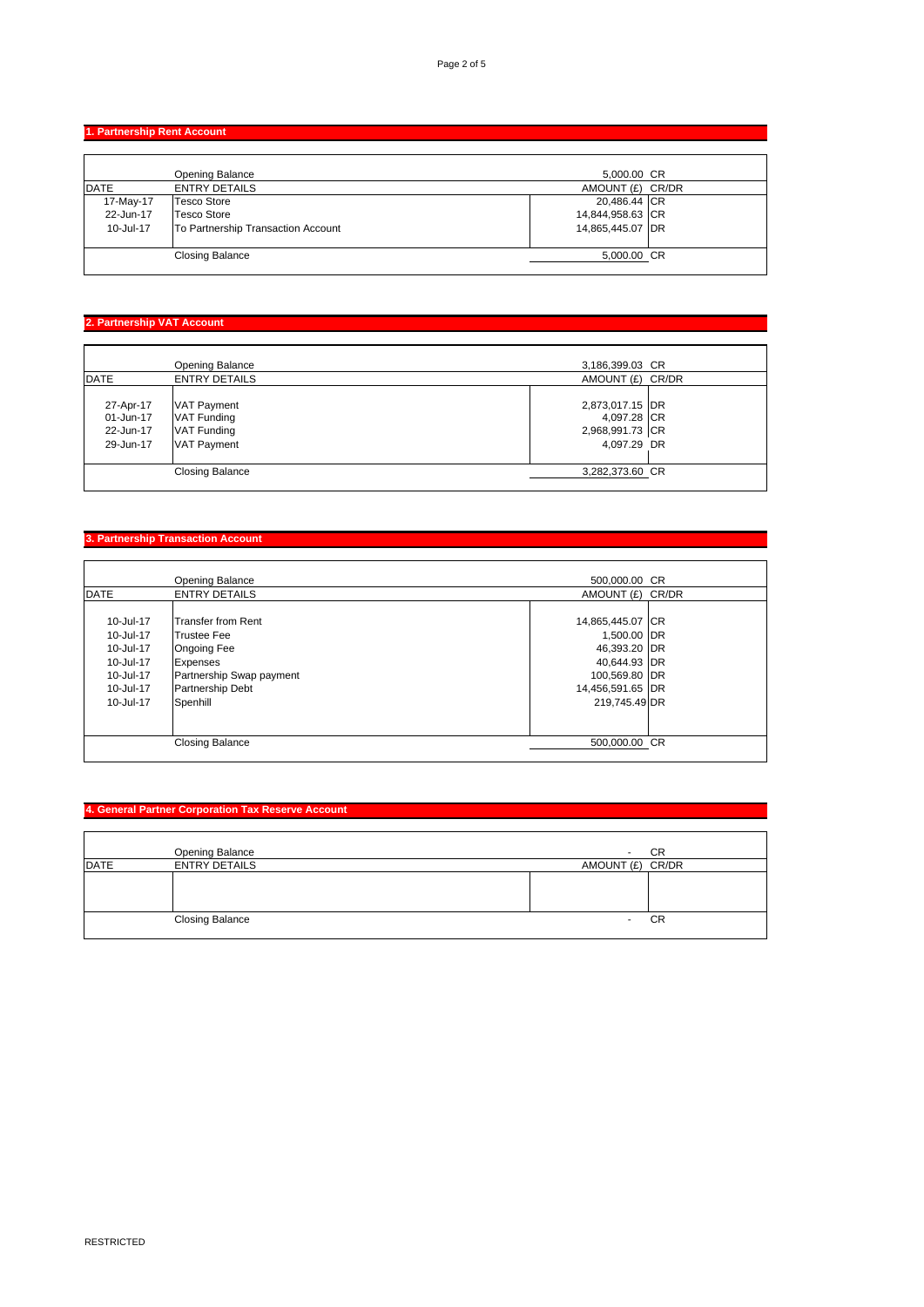|             | 5. General Partner VAT Transaction Account  |                                   |  |
|-------------|---------------------------------------------|-----------------------------------|--|
|             |                                             |                                   |  |
| <b>DATE</b> | Opening Balance<br><b>ENTRY DETAILS</b>     | 165,028.42 CR<br>AMOUNT (£) CR/DR |  |
|             |                                             |                                   |  |
|             | <b>Closing Balance</b>                      | 165,028.42 CR                     |  |
|             |                                             |                                   |  |
|             | Expense Reserve Ledger - Max GBP 500,000.00 |                                   |  |
|             |                                             |                                   |  |
| <b>DATE</b> | <b>ENTRY DETAILS</b>                        |                                   |  |

Ledger Receipts to date 500,000.00 CR

Balance 500,000.00 CR

**6. Partnership Pre-Enforcement Priority of Payments**

|                   |                                                                           |               | Funds Paid Out of Funds Received into |
|-------------------|---------------------------------------------------------------------------|---------------|---------------------------------------|
| Date<br>10-Jul-17 |                                                                           |               | account(E) account(E)                 |
|                   |                                                                           |               |                                       |
|                   | <b>Partnership Available Funds</b>                                        |               |                                       |
|                   | a Rental Income                                                           |               | 14,865,445.07                         |
|                   | b Funds from Issuer under Partnership Swaps                               |               | 14,456,632.00                         |
|                   | c From Partnership VAT Account                                            |               |                                       |
|                   | d From Partnership Disposal Proceeds Account                              |               |                                       |
|                   | e From Partnership Insurance Proceeds Account                             |               |                                       |
|                   | f Interest received by the Partnership Accounts and Rent Account          |               |                                       |
|                   | g Eligible Investment Earnings by Partnership                             |               |                                       |
|                   | h Advance under Committed Subordinated Loan Agreement                     |               |                                       |
|                   | i Net proceeds of a CPO Disposal or a Mortgage Property                   |               |                                       |
|                   | Net proceeds of a disposal of a Mortgage Property                         |               |                                       |
|                   | k Any other sums standing to the credit of the Partnership Transaction Ac |               |                                       |
|                   |                                                                           |               |                                       |
|                   | <b>Partnership Pre-Enforcement Priority of Payments</b>                   |               |                                       |
|                   |                                                                           |               |                                       |
|                   | a Partnership Security Trustee Fees                                       | 1,500.00      |                                       |
|                   | Issuer Security Trustee Fee, Bond Trustee, operating expenses of the      |               |                                       |
|                   | b Issuer (Ongoing Partnership Facility Fee)                               | 34,200.00     |                                       |
|                   | c Partnership Operating Expenses excluding GP UK Tax                      | 37,326.30     |                                       |
|                   | d Partnership Operator Fee                                                | 857.63        |                                       |
|                   | d Property Advisor Fee (Annual 25 K Jan)                                  |               |                                       |
|                   | d Nominees Corporate Services Provider Fee                                |               |                                       |
|                   | d Nominees Holdco Corporate Services Provider Fee                         | 2,461.00      |                                       |
|                   | d PL Propco Corporate Services Provider Fees                              |               |                                       |
|                   | d Nominees Side Letter payments                                           |               |                                       |
|                   | d Nominees Holdco Side Letter payments                                    |               |                                       |
|                   | d Account Bank Fee                                                        |               |                                       |
|                   | d Cash Manager Fee                                                        |               |                                       |
|                   | Issuer Account Bank, PPA CM, CSP Fee (Ongoing Partnership Facility        |               |                                       |
|                   | d Fee)                                                                    | 11,443.20     |                                       |
|                   | d Headlease payment                                                       |               |                                       |
|                   | e Partnership Expenses Ledger payment (max £6,250)                        |               |                                       |
|                   | f Partnership Debt Interest                                               | 13,452,242.65 |                                       |
|                   | f Partnership Swap payment                                                | 14,557,201.80 |                                       |
|                   | g Partnership Debt Principal                                              | 1,004,349.00  |                                       |
|                   | Issuer Partnership Swap Termination Amount (Ongoing Partnership Facility  |               |                                       |
|                   | h Fee)                                                                    | 750.00        |                                       |
|                   | i Property Pool Manager Fee                                               | 219,745.49    |                                       |
|                   | j Partnership Swap Termination Amount                                     |               |                                       |
|                   | k Partnership Expenses Ledger payment                                     |               |                                       |
|                   | Alteration Adjustment Rent                                                |               |                                       |
|                   | m Committed Subordinated Loan payment                                     |               |                                       |
|                   | n Partnership Distribution Account                                        |               |                                       |
|                   | <b>Totals</b>                                                             | 29,322,077.07 | 29,322,077.07                         |
|                   |                                                                           |               |                                       |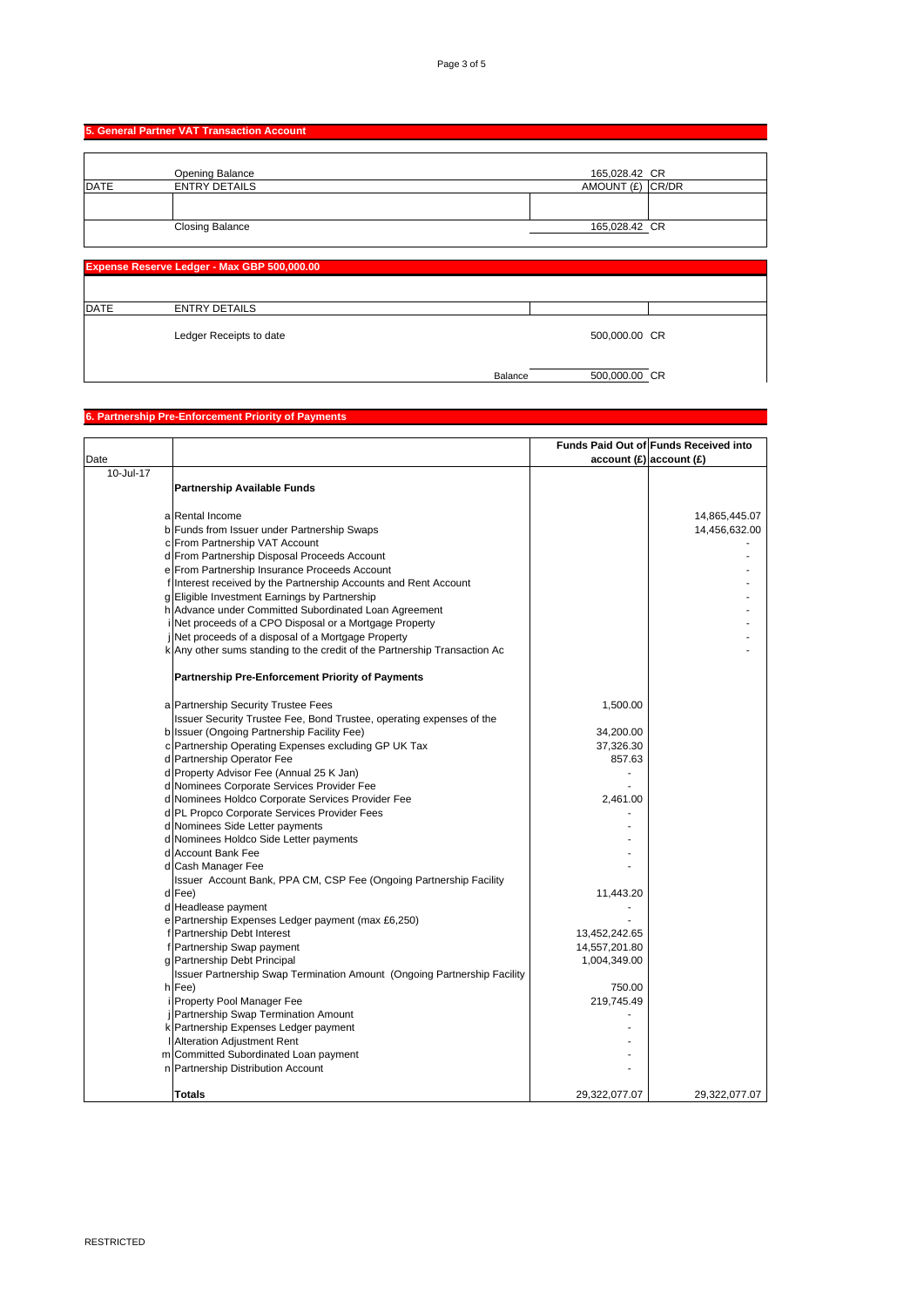## **7. Issuer Transaction Account**

|             | Opening Balance                  | 42,325.65 CR     |  |
|-------------|----------------------------------|------------------|--|
| <b>DATE</b> | <b>ENTRY DETAILS</b>             | AMOUNT (£) CR/DR |  |
| 13-Jul-17   | <b>Issuer Swap Pays</b>          | 100,569.80 DR    |  |
| 13-Jul-17   | <b>Partnership Debt</b>          | 14,456,591.65 CR |  |
| 13-Jul-17   | Partnership Swap Receives        | 100,569.80 CR    |  |
| 13-Jul-17   | <b>Ongoing Fee</b>               | 46,393.20 CR     |  |
| 13-Jul-17   | <b>PWC</b> fee                   | 31,500.00 DR     |  |
| 13-Jul-17   | <b>HSBC</b> Fee                  | 7,700.00 DR      |  |
| 13-Jul-17   | <b>Notes</b>                     | 14,456,591.65 DR |  |
| 13-Jul-17   | <b>Issuer Operating Expenses</b> | 6,443.20 DR      |  |
|             | <b>Closing Balance</b>           | 43,075.65 CR     |  |

# **8. Issuer Pre-Enforcement Priority of Payments**

| Date      |                                                                                                                  |                                | Funds Paid Out of Funds Received into<br>account(E) account(E) |
|-----------|------------------------------------------------------------------------------------------------------------------|--------------------------------|----------------------------------------------------------------|
| 13-Jul-17 |                                                                                                                  |                                |                                                                |
|           | <b>Issuer Available Funds</b>                                                                                    |                                |                                                                |
|           | a Funds due to Issuer under Partnership Swap Agreement                                                           |                                | 14,557,201.80                                                  |
|           | b Amounts due to Issuer in respect of Partnership Loan<br>c Any amount due to Issuer under Issuer Swap Agreement |                                | 14,502,984.85<br>14,456,632.00                                 |
|           | d Interest Received by Issuer on Transaction Account                                                             |                                |                                                                |
|           | e Eigible Investment Earnings                                                                                    |                                |                                                                |
|           | <b>Issuer Pre-Enforcement Priority of Payments</b>                                                               |                                |                                                                |
|           | a Bond Trustee Fee                                                                                               | 1,200.00                       |                                                                |
|           | a Issuer Security Trustee Fee                                                                                    | 1,500.00                       |                                                                |
|           | b Issuer Operating Expenses                                                                                      | 31,500.00                      |                                                                |
|           | c Issuer/Issuer Holdco Corporate Services Provider Fee                                                           | 6,443.20                       |                                                                |
|           | c Paying Agent Fee                                                                                               | 500.00                         |                                                                |
|           | c Account Bank Fee                                                                                               | 750.00                         |                                                                |
|           | c Cash Manager Fee                                                                                               | 3,750.00                       |                                                                |
|           | d Bond Interest                                                                                                  | 13,452,242.65                  |                                                                |
|           | d Bond Principal                                                                                                 | 1,004,349.00                   |                                                                |
|           | d Issuer Swap Provider                                                                                           | 14,557,201.80<br>14,456,632.00 |                                                                |
|           | d Partnership Swap payment<br>e Issuer Profit                                                                    | 750.00                         |                                                                |
|           | f Swap Subordinated Amounts                                                                                      |                                |                                                                |
|           | g Issuer Partnership Swap Termination Amount                                                                     |                                |                                                                |
|           | h Issuer Transaction Account                                                                                     | 0.00                           |                                                                |
|           |                                                                                                                  |                                |                                                                |
|           | <b>Totals</b>                                                                                                    | 43,516,818.65                  | 43,516,818.65                                                  |